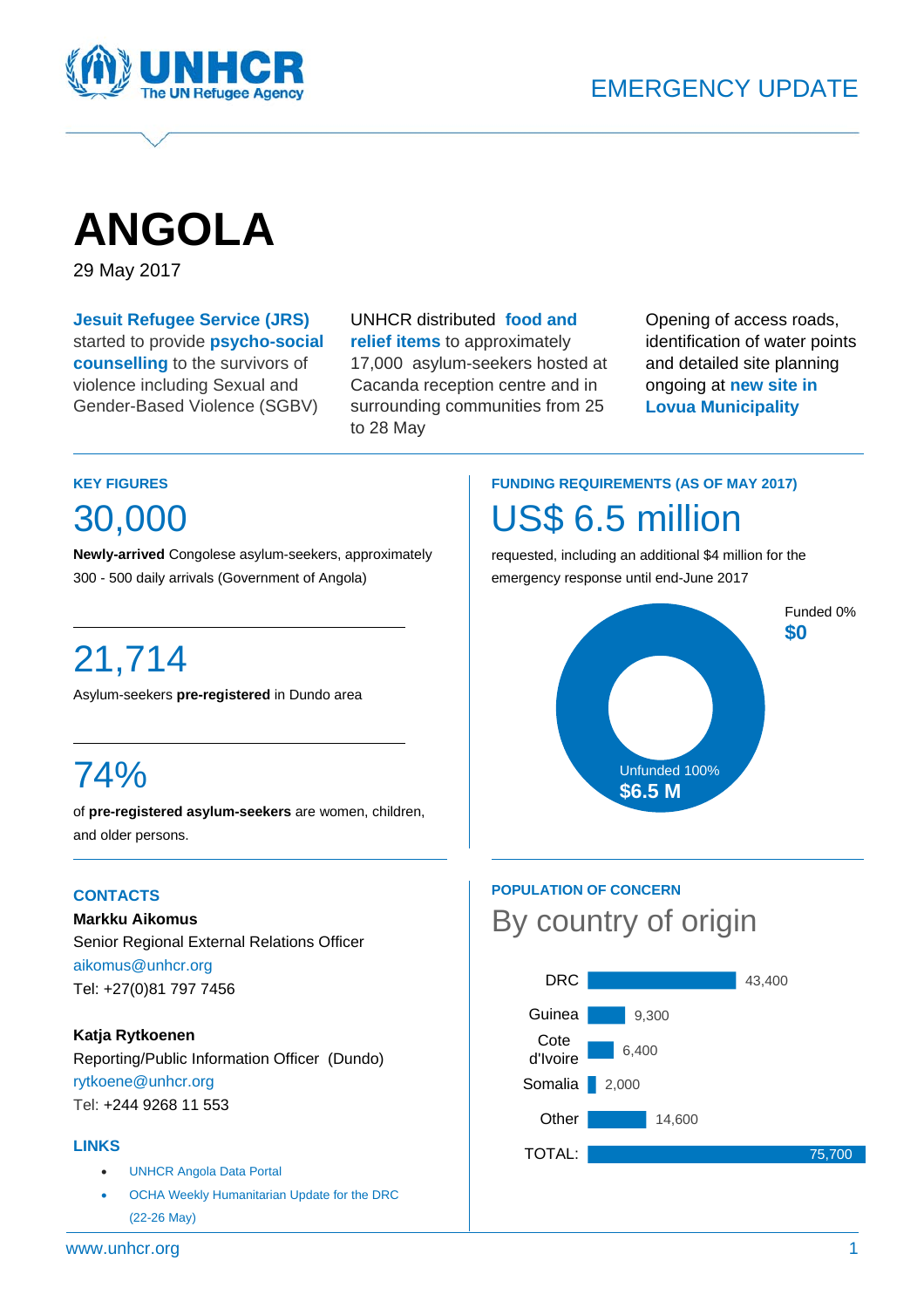

### Operational Context

Hundreds of Congolese asylum-seekers, including unaccompanied and separated children, continue to flee to Northern Angola from the Kasai Province. New arrivals are mainly coming from Lupemba, Mudiadia and Mayanda and have walked days before coming to Angola through informal entry points. New arrivals are reportedly fleeing the fighting between the DRC army (FARDC) and Kamwina Nsapu militia in the area. According to the arrivals, many others are trying to make their way to Angolan border.

Survivors of brutal and indiscriminate violence are in urgent need of medical and psycho-social treatment. During focus group discussions organized by UNHCR and partners in reception centres, many asylum-seekers have either been subjected to extreme violence including machete cuts, severe burn wounds and Sexual and Gender-Based Violence (SGBV), or they have witnessed atrocities and loss of family members in their places of origin or during the flight.



*Large groups of Congolese arrivals at "La Curva" waiting for pre-registration on 28 May 2017. A total of 1,254 arrived on this day. Photo: UNHCR/ A.Telo.*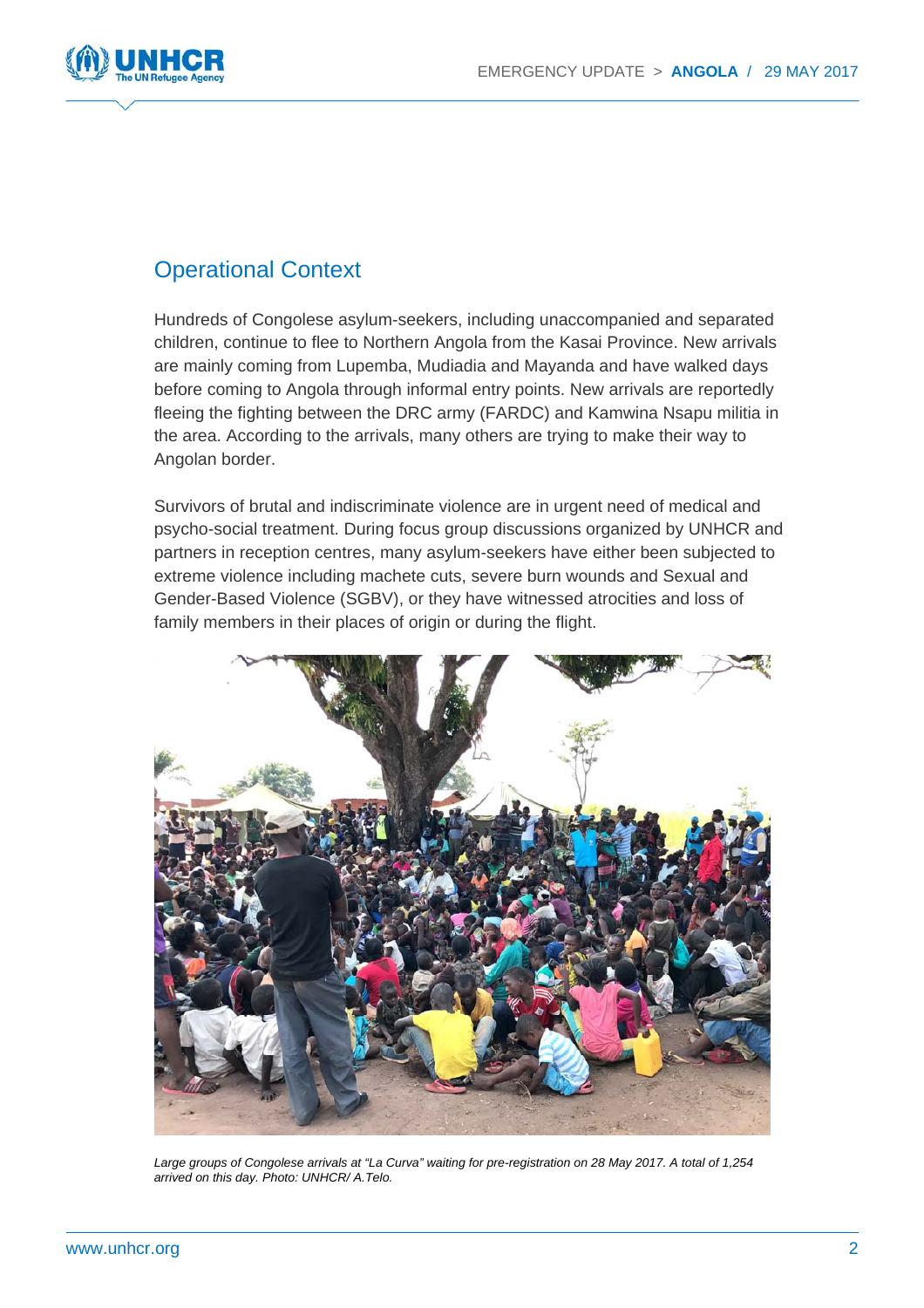

## **Achievements**



UNHCR and World Food Programme (WFP) teams continue to support the Angolan Government in the pre-registration of Congolese asylum-seekers mainly at "La Curva" location as well as at Conduegi Immigration Centre. After the preregistration, asylum-seekers are transported by UNHCR in locally rented trucks to Cacanda reception centre to receive food and relief items. So far 21,714 persons have been pre-registered. Women, children and elderly make 74% of the preregistered asylum-seekers. Through the pre-registration exercise, UNHCR and WFP have also been able to identify 204 unaccompanied and separated children, 283 older persons at risk, 37 persons with disabilities, 678 single parents and 44 persons with critical medical conditions that require serious follow up.

During the pre-registration exercise (level 1 registration) UNHCR and WFP collect basic information including name, sex, family size and places of origin to obtain reliable planning figures. However, to obtain more specific information for protection interventions and assistance delivery, UNHCR will undertake individual biometric registration (level 2 registration) of asylum-seekers. Biometric registration is scheduled to start at Mussungue reception centre on 01 June. During the biometric registration, asylum-seekers will receive a "Proof of Registration" document from the Angolan authorities. Asylum-seekers are currently being sensitized on the importance and modalities of the biometric registration. Furthermore, the birth registration of babies born in two reception centres will be undertaken by the Angolan authorities.



*Médecins Sans Frontières* (MSF) continues to provide basic health care through its clinics in Cacanda and Mussungue reception centres as well as referring cases in need of hospitalization to four local hospitals in Dundo area. A mass vaccination campaign, implemented by MSF, has been completed in Mussungue reception centre and it is ongoing in Cacanda reception centre. JRS is providing psycho-social counselling to survivors of violence in both centres.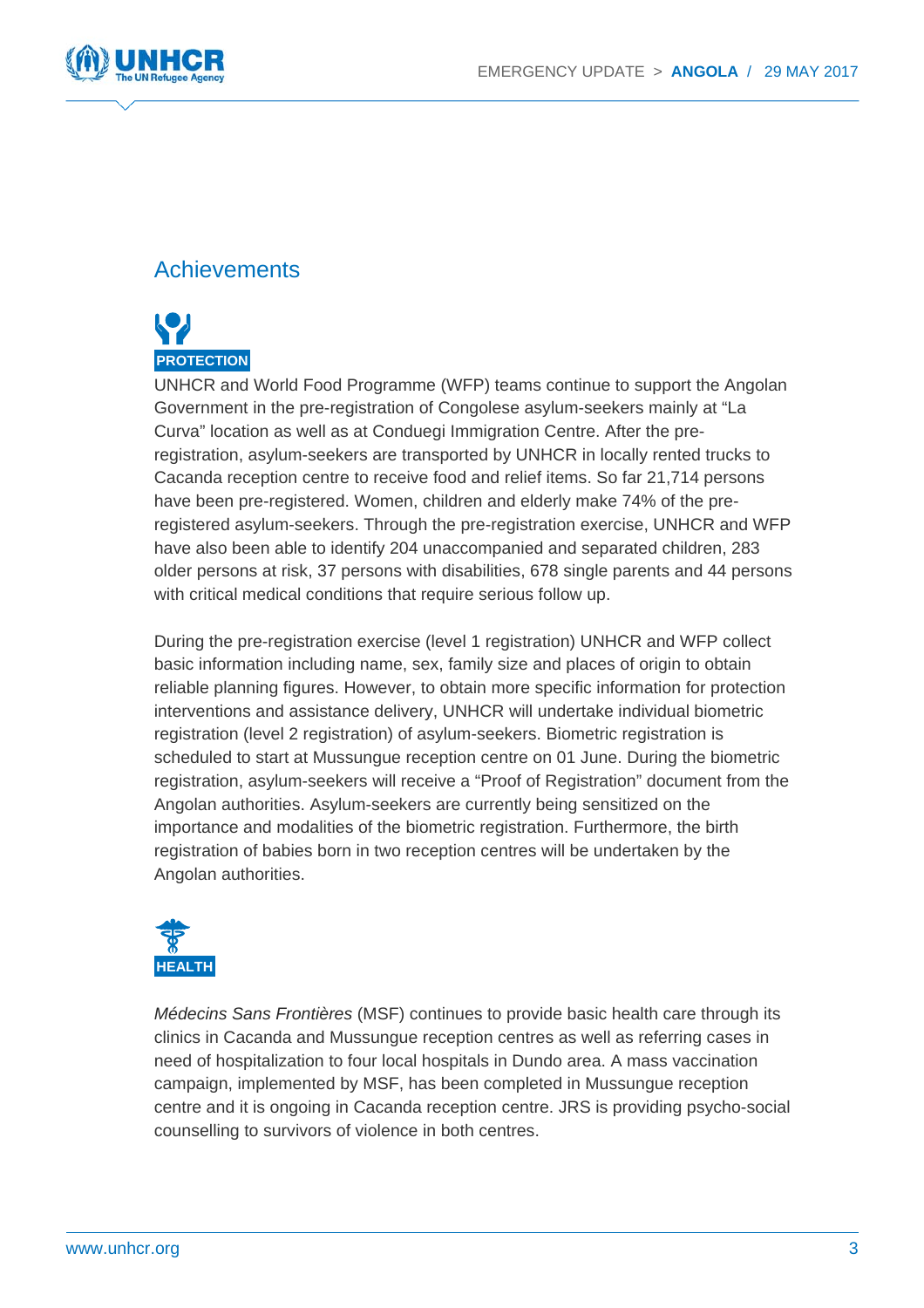

# **FOOD SECURITY AND NUTRITION**

UNHCR provided food for approximately 17,000 asylum-seekers residing in Cacanda reception centre and in surrounding communities during 25 to28 May. This included maize flour, beans, vegetable oil and salt for the next 14 days. WFP is preparing to take over around 10 June.

UNHCR is undertaking a market assessment to establish the viability of Cash-Based Interventions (CBI) in Dundo area. This includes assessing the capacity of banking and retail services to purchase food items from local suppliers.



Mussungue reception centre, which is currently hosting around 2,500 persons, is not able to absorb more people. All new arrivals are currently transported to Cacanda reception centre. The site is currently hosting over 12,500 persons, however, it is also over-crowded and below the minimum standards. The centre has more space outside allowing UNHCR and partners to pitch tents at least for the most vulnerable families and individuals. Increasing number of new arrivals are also finding their own accommodation in communities around Dundo. Currently, there are some 4,400 preregistered asylum-seekers living in surrounding communities.

Angolan authorities, UNHCR and partners are taking necessary steps to prepare the new site in Lovua Municipality for the relocation of the asylum-seekers from Cacanda and Mussungue reception centres. This includes improving the road to the site as well as opening a path to the nearby river. Detailed site planning is being prepared by UNHCR in close coordination with the Angolan authorities and partners.

# **WATER AND SANITATION**

Forty-six latrines and 32 showers have been completed in Mussungue reception centre. In Cacanda reception centre, 42 latrines have been finalized and 148 are under construction. Refugees are taking their bath close to their temporary houses during the nights using plastic rolls and poles to construct informal showers.

Hygiene promotion sessions as well as collection of solid waste are ongoing in both reception centres.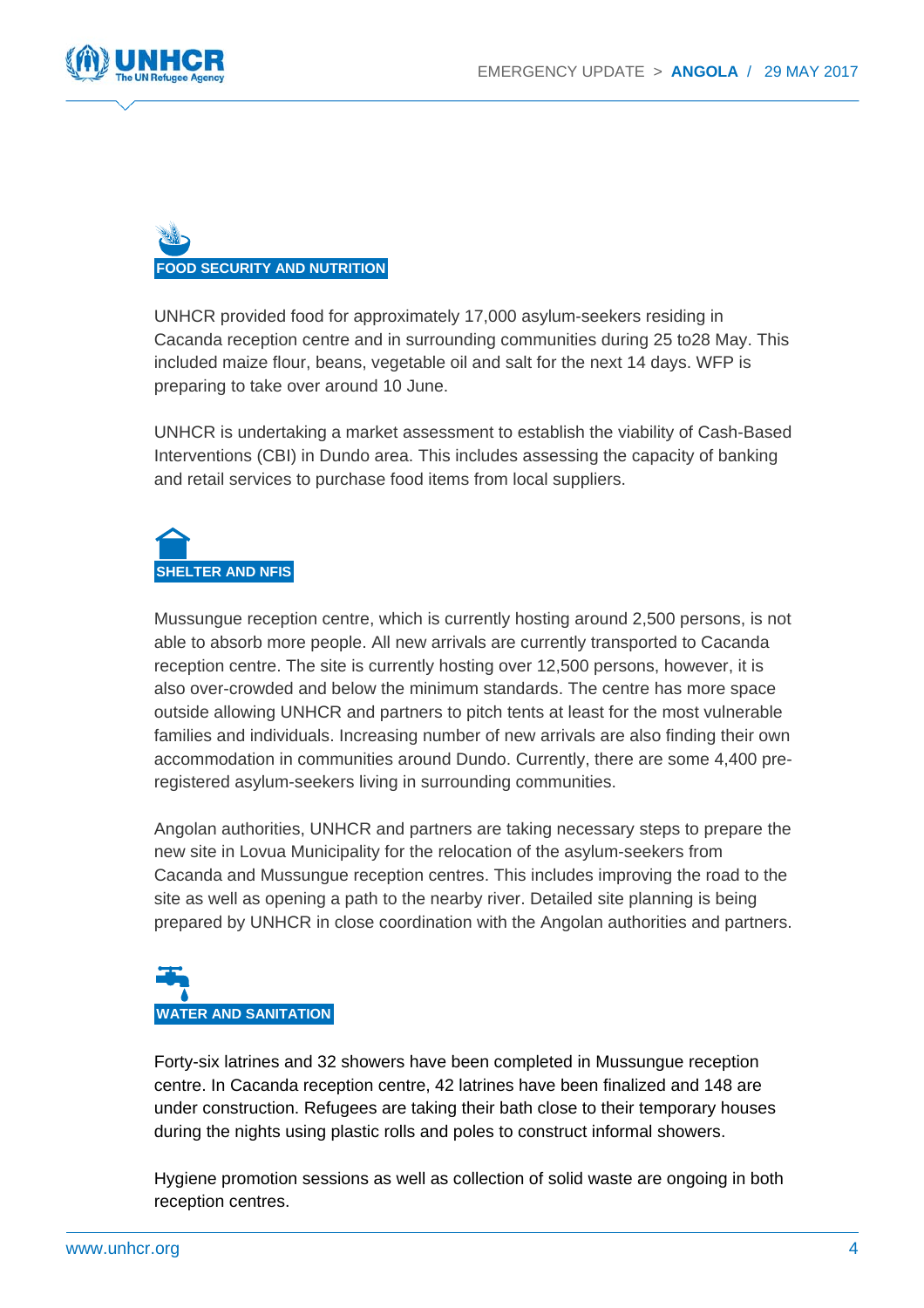

By increasing the frequency of water trucking as well as the water storage capacity, the sufficient water supply has been established in both reception centres. Water storage capacity in Cacanda is currently 32,000 L while the storage capacity in Mussungue is 15,000 liters. UNICEF and UNHCR are also assessing the viability to drill boreholes as well as to establish distribution systems in reception centres.



*UNHCR is trucking water for drinking and cooking to Cacanda reception centre hosting Congolese asylum-seekers from the Kasai Region. Water is stored in large containers for distribution to some 17, 000 asylum-seekers residing in the centre as well as in surrounding communities. The current water storage capacity at Cacanda reception centre is 32,000 liters. Photo: UNHCR / P. Rulashe.*

### Working in partnership

Inter-Agency Refugee Response Coordination Meeting chaired by MINARS and UNHCR, with the participation of FAO, IOM, UNAIDS, UNDP, UNDSS, UNFPA, UNICEF, WFP, and the UN Resident Coordinator's Office took place in Luanda on 23 May. The discussion focused mainly on needs assessments, service delivery in receptions centres, preparation of new site in Lovua Municipality, preparation of the inter-agency response plan as well as information management.

An Expression of Interest meeting was held on 24 May with international and national NGOs that would be willing to support the emergency response.